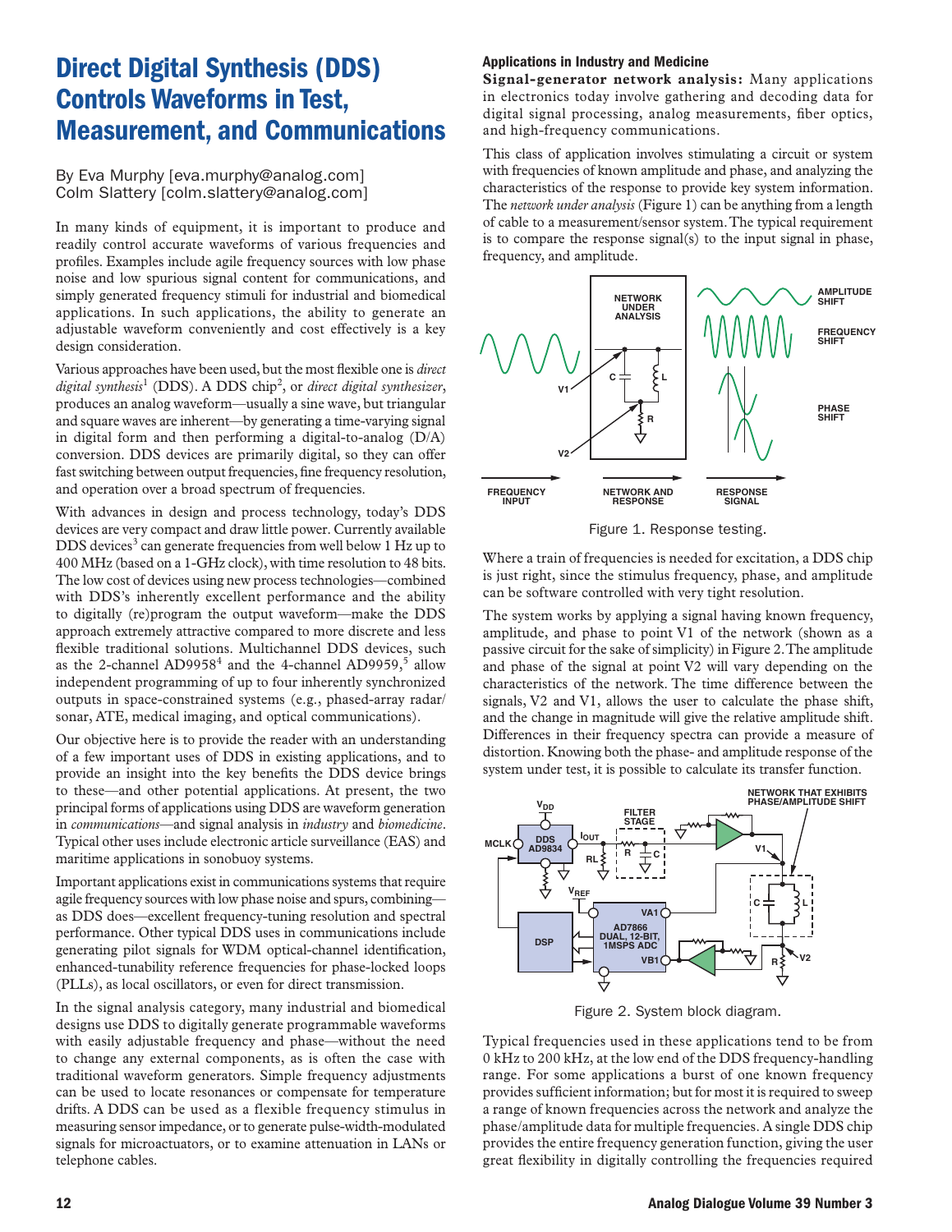for network control. With no external components required, the user just needs the ability to write to the DDS through its SPI interface. The output phase of the DDS is typically controllable with 10-bit-to-14-bit resolution, giving programmable phase resolution to <0.1 degrees.

In the system of Figure 2, the AD9834 DDS chip is used as the analog stimulus for the system. It is driven with a 50-MHz crystal oscillator. The frequency resolution of the AD9834 is 28 bits, which allows the frequency to be controlled to about 0.2 Hz. The DDS output amplitude is controlled by an external resistance to ground; and an external gain stage drives the network.

The output, loaded by resistor, RL, drives a low-pass RC filter, which band-limits the signal and filters out clock frequency, images, and higher frequencies. A buffer amplifier drives the network, represented here by an LRC circuit. The reference signal is connected to Channel 1 of a 2-channel, simultaneous-sampling ADC (such as the AD7866<sup>6</sup> 12-bit, 1-MSPS, dual ADC); and the response signal is applied to Channel 2 of the ADC.

A digital signal processor, used as a system controller, controls the DDS and the ADC sampling. The DSP handles the processing requirements of the system with simple arithmetic, or by FFT, DFT, or proprietary algorithms, and may also control any necessary amplitude- and phase calibration of the system.

## Other Applications

A similar approach may be used in many other applications, with variations that depend on the physics and circuitry employed. Examples include providing frequency sweeps for use in testing LVDTs (linear variable differential transformers); proximity sensing using a capacitive sensor; metal detection using balanced coils; blood measurement using a chemical sensor; flow measurement using ultrasonic sensors; and electronic article surveillance (EAS)—to prevent shoplifting—using RF-responding tags.

#### DDS in Communications

Classically, when considering the design of a new frequency synthesizer, two basic approaches have been common: *phaselocked loops* (PLL) and *direct digital synthesis*. The choice is not always clear-cut; often the designer must make trade-offs or design additional circuitry to compensate for the weaknesses of the chosen technique.

However, now that both PLL and DDS circuits are available as low-cost components, it is becoming practical to consider designing a hybrid circuit combining both techniques, thus eliminating the trade-offs. The designer can take advantage of both methods to obtain an overall solution that outperforms individual PLL or DDS designs. We will discuss approaches with the benefits of:

- fine frequency resolution
- fast switching action
- fast settling time
- wide bandwidth
- very low power
- low phase noise and spurious noise

Two different PLL/DDS hybrid frequency synthesizers will be discussed here—a DDS providing a fine-tunable reference for a PLL, and a PLL with the internal offset from the local-oscillator (LO) frequency generated by a DDS.

*Fine-tunable reference for a PLL:* Figure 3 shows a phase-lockedloop frequency synthesizer with the reference frequency generated by the filtered output of a DDS. By using a hybrid solution, the tuning resolution of the DDS can enhance the tunability of the overall system to a level not possible with a PLL alone.

In this example, the PLL consists of an integer-N ADF4106<sup>7</sup> frequency synthesizer, plus an external loop filter and VCO. This configuration allows the designer to choose a VCO to meet the frequency conditions and a loop filter to fit the needs of the application. The reference is generated by an AD9834 $8$  DDS, followed by a filter and optional matched divider, for reducing noise and spurs.

The DDS, with its 28-bit tuning word, allows the reference frequency to be very narrowly tuned, resulting in fine adjustment of the output frequency much more conveniently than through the use of a fractional-N PLL.

For example, if the VCO has a frequency range of 100 MHz to 500 MHz, and the DDS output is in the neighborhood of 5 MHz, the range of N is from 20 to 100. Each step of N results in a 5-MHz step of output frequency (100 MHz, 105 MHz, 110 MHz, etc.) However, the AD9834's output can be set in small increments by simply adjusting the hexadecimal number written to the frequency register. The AD9834 can be tuned in increments as small as 0.2 Hz with a 50-MHz clock rate. This results in very fine tuning of the hybrid PLL/DDS.

Ideally, the reference would have low phase noise and spurious tones. The DDS output does indeed have low phase noise, but its spurious content may need to be addressed at some frequencies. The spurs are due to a truncation after the phase accumulator, which results in increased spurious content at particular sampling/ output frequency combinations. These spurs may be minimized with additional filtering and a careful choice of sampling plan.

If switching speed is unimportant, the PLL bandwidth can be made extremely narrow to exclude reference spurs; then the phase noise and spurs are limited to those of the VCO. If the VCO is clean, this may be the simplest way to obtain a synthesizer with a wide bandwidth, fine resolution, good spurious noise, small size, and extremely low power, albeit with slow switching between frequencies.

To take advantage of the DDS's fast switching ability, as well as its high resolution, a wider PLL loop-bandwidth is needed—making the filter and the optional divider important for low noise and spurs. Note that the PLL increases the amplitude of the spurious tones, but not their frequency offset from the reference. Thus the filter in Figure 3 is necessary to confine the DDS-generated spurious tones and noise to a narrow bandwidth. After frequency multiplication by N, the noise and spurious tones will be increased by 20 log(*N*), but only within the filter bandwidth. Ultimately, the selection of



Figure 3. DDS as reference-frequency generator for a PLL.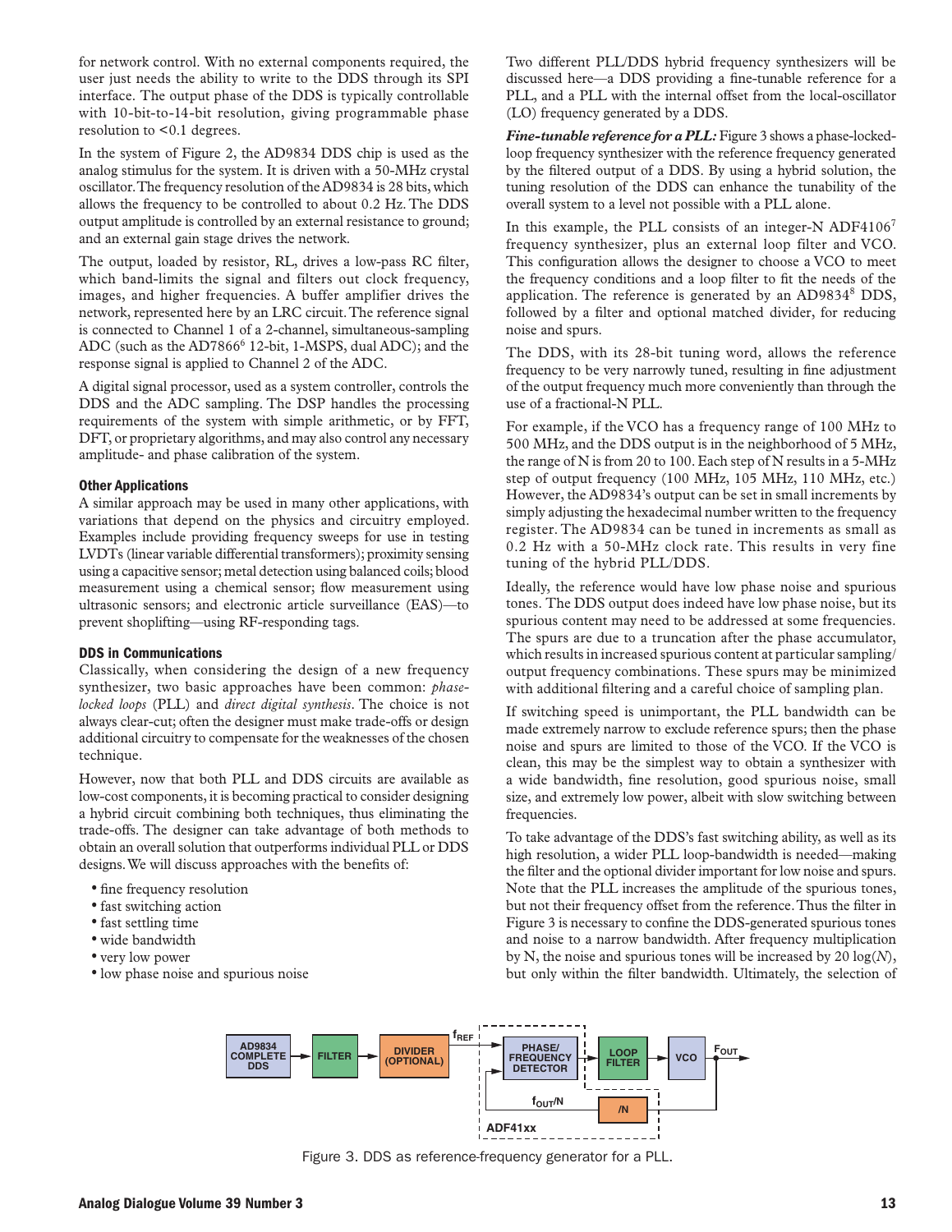the filter bandwidth and center frequency is a trade-off between switching speed, noise performance, and the need for continuous frequency coverage.

PLL with the internal offset frequency generated by a DDS: Figure 4 shows a phase-locked-loop synthesizer with the internal offset frequency generated by a DDS.



Figure 4. The AD9834 DDS generates the frequency offset for the ADF41xx PLL.

This circuit uses a finely set DDS frequency to modulate a local oscillator frequency, producing a sum/difference frequency which, when filtered, modulates the reference frequency, producing an output frequency,

$$
f_{OUT} = Nf_{REF} \pm (f_{LO} \pm f_{OFFSET})
$$

This is similar to multiloop synthesizer design, except that the fine-frequency-step PLLs are replaced by a single DDS. The fine frequency resolution of the DDS in this hybrid synthesizer can provide better frequency resolution than a PLL with many loops.

The PLL provides the coarse steps and, as before, the PLL output frequency (with the local oscillator) has the same basic resolution as the input reference frequency,  $f_{REF}$ . The DDS provides fine steps between each of the coarse steps, so that the ultimate output step size is that of the DDS. Using an AD9834 with a 50-MHz master clock, a step size of 0.2 Hz is possible.

## **DDS in Data Encoding**

Because DDS devices make adjustment of frequency and phase an easy matter, they are especially useful in encoding data for phaseand frequency modulation onto a carrier. Here are two related applications harking back to the early days of radiotelegraphy.

FSK encoding: Binary frequency-shift keying (FSK) is one of the simplest forms of data encoding. The data is transmitted by shifting the frequency of a continuous carrier to one or the other of two discrete frequencies (a binary operation). One frequency  $(f_1)$  is designated as the "mark" frequency (binary *one*) and the other  $(f_0)$  as the "space" frequency (binary zero). Figure 5 shows the relationship between the data and the transmitted signal.



Figure 5. FSK modulation.

This encoding scheme is easily implemented using a DDS. The DDS frequency tuning word representing the output frequencies changes in order to generate  $f_0$  and  $f_1$  in synchronism with the pattern of 1s and 0s to be transmitted. The user programs the tuning words corresponding to the chosen frequencies into the device before transmission. In the case of the AD9834, two frequency registers are conveniently available for FSK encoding. A dedicated pin on the device (FSELECT) is used to select the frequency register corresponding to the appropriate tuning word. The block diagram in Figure 6 demonstrates the implementation of FSK encoding.



Figure 6. A DDS-based FSK encoder.

PSK encoding: Phase-shift keying (PSK) is another simple form of data encoding. In PSK, while the frequency of the carrier remains constant, the phase of the transmitted signal is varied to convey the information.

There are various schemes that can be used to accomplish PSK. The simplest method, using only two signal phases— $0^{\circ}$  and  $180^{\circ}$ —is commonly known as binary PSK (BPSK). 0° corresponds to Logic 1, and 180° corresponds to Logic 0. The state of each bit received is determined according to the state of the preceding bit. If the phase of the wave does not change, the signal state stays the same (low or high). If the phase of the wave reverses, *i.e.*, changes by 180°, the signal state changes (from low to high, or from high to low).

PSK encoding is easily implemented with DDS products. Most of the devices have a separate input register (a *phase register*) that can be loaded with a phase value. This value is directly added to the phase of the carrier without changing its frequency. Changing the contents of this register modulates the phase of the carrier (thus generating a PSK output signal). For applications that require high-speed modulation, the AD9834 allows the preloaded phase registers to be selected using a dedicated input pin (PSELECT); toggling this pin modulates the carrier as required.

Other phase angles may be used. More complex forms of PSK employ four or eight different phases. This allows binary data to be transmitted at a faster rate per phase change than is possible with BPSK modulation. For example, in four-phase modulation, quadrature PSK (QPSK), the possible phase angles are  $0^{\circ}$ , +90 $^{\circ}$ ,  $-90^\circ$ , and 180 $^\circ$ ; each phase shift can represent two data bits. The AD9830,<sup>9</sup> AD9831,<sup>10</sup> AD9832,<sup>11</sup> and AD9835<sup>12</sup> provide four phase registers to allow complex phase-modulation schemes to be implemented by continuously updating different phase offsets to the registers.

Sonobuoy applications: DDS is useful in sonobuoy communications. A sonobuoy is a device that lies in the water and captures ambient sounds in the ocean. Common applications for sonobuoys are in the detection, localization, identification, and tracking of seismic events and underwater targets such as submarines and whales. Arrays of sonobuoys can be used to determine target position, velocity, and direction.

There are four main components to a sonobuoy: a float, a radio transceiver, a battery, and a hydrophone. The hydrophone is an underwater sensor that converts sound pressure waves into electrical voltages that get amplified and sent up to the surface